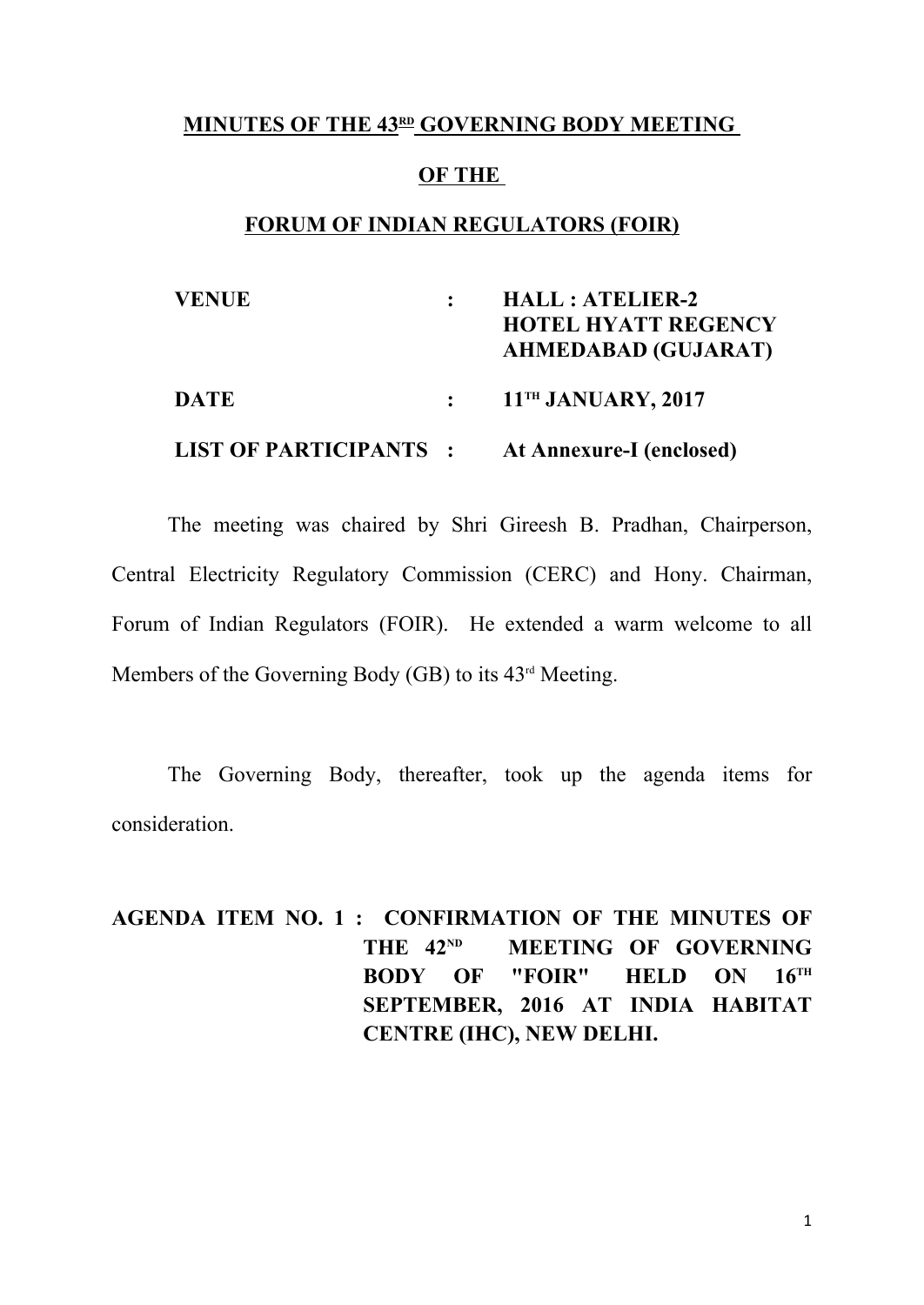The GB considered the Minutes and the Action Taken Report of the 42<sup>nd</sup> meeting of Governing Body of Forum of Indian Regulators (FOIR) held on 16<sup>th</sup> September, 2016 at the India Habitat Centre (IHC), New Delhi.

### *Discussion & Decision:*

- a. As regards funds required for establishment of and annual expenditure for Regulatory Research & Training Institute (RRTI), Joint Chief (Regulatory Affairs), CERC apprised the GB about the proposed funding structure. It was conveyed that as a base case scenario, a minimum of Rs.16 Cr. would be required as Corpus. Assuming interest rate  $\omega$  7% per annum, a sum of approximately Rs. One Cr. per annum (post TDS  $\omega$  10%) is expected to be generated by the Corpus, which would be utilized to meet the expenditure of RRTI. However, the Institute should make efforts to expand its operations and ensure generation of additional revenue to meet any expenditure beyond this amount. No capital expenditure was proposed to be made out of the Corpus at this stage, as CERC has consented to provide space for RRTI till it expands and starts operating on its own.
- b. The Members felt that the Corpus may be generated partly through one-time contribution from Members and partly through Government of India support.
- c. The GB after detailed discussion, decided that 25% of the total proposed Corpus may be generated through one-time contribution from Members (@ Rs.10 lakhs from members other than those from NE States / Academic /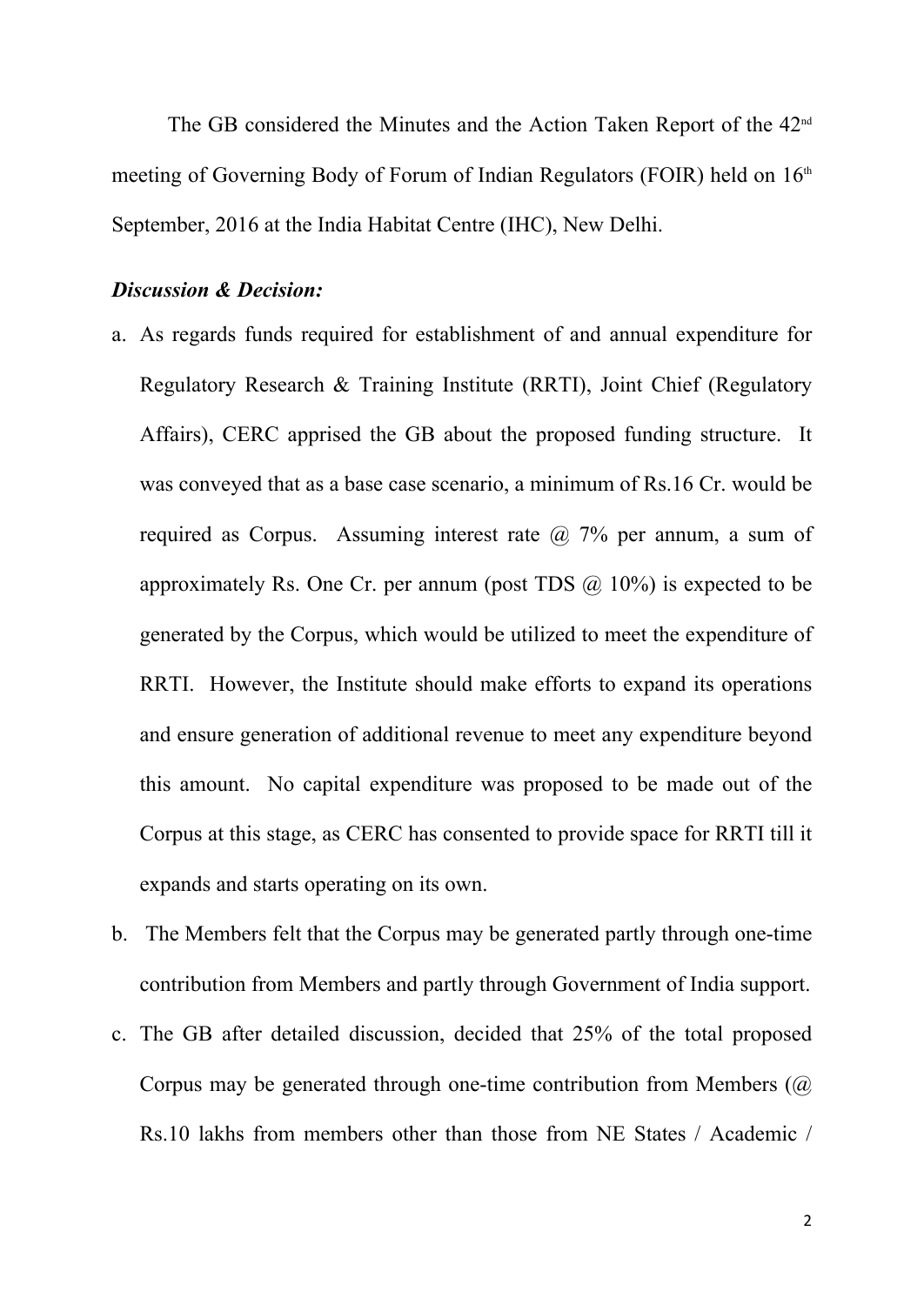Research Institutions; and @ Rs.5 lakhs from NE States /Academic / Research Institutions). As regards the remaining 75% of the required Corpus, the Forum may approach Government of India / NITI Aayog.

d. The GB noted the proposal related to conduct of RRTI's  $1<sup>st</sup>$  Executive Management Workshop for Regulators through Indian Institute of Corporate Affairs, New Delhi.

With the above observations, the GB endorsed the minutes of the 42<sup>nd</sup> meeting of Governing Body of Forum of Indian Regulators (FOIR) held on  $16<sup>th</sup>$ September, 2016 at the India Habitat Centre (IHC), New Delhi.

## **AGENDA ITEM NO. 2 : DISCUSSION ON TERMS OF REFERENCE (TOR) OF STUDY ON "REGULATORY IMPACT ASSESSMENT OF AVIATION SECTOR IN INDIA".**

The GB, while considering the draft Terms of Reference for commissioning a study on "Regulatory Impact Assessment of Aviation Sector in India", discussed about other emerging issues including "Electricity Demand Estimation", "Need for Regulation of Surge Pricing" etc. The GB decided that in place of "Regulatory Impact Assessment of Aviation Sector in India", a study on "Need for Regulation of Surge Pricing" may be commissioned.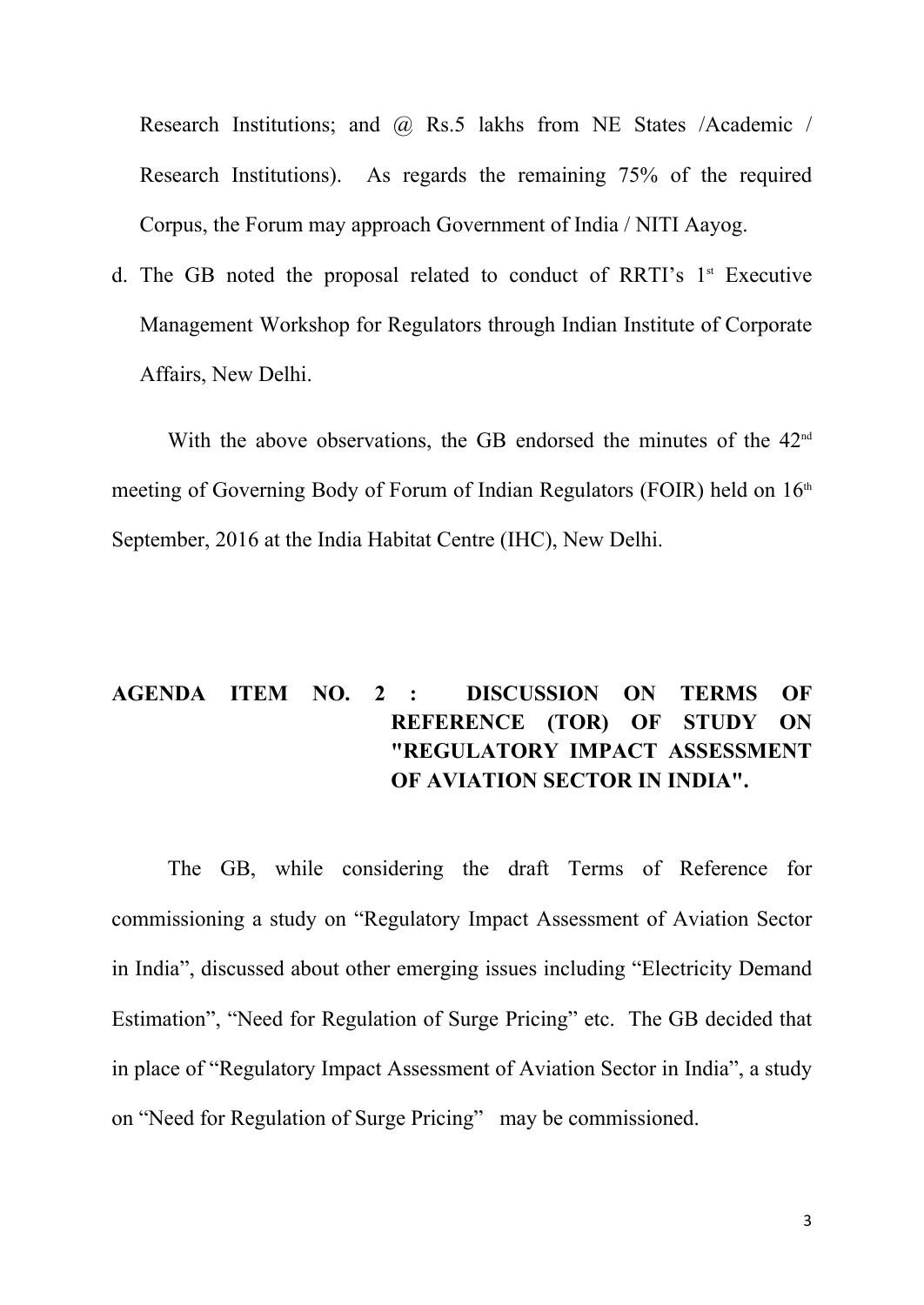### **AGENDA ITEM NO. 3 : UPDATATION / DISCUSSION ON NEXT "FOIR" WORKSHOP / RESEARCH CONFERENCE.**

The GB desired that during the Research Conference, talk on a topic related to aviation sector may be arranged by AERA. The other session may be on a topic related to ports sector.

### **AGENDA ITEM NO. 4 : ONLINE VIEWING FACILITY OF STATEMENT OF "FOIR" ACCOUNT WITH THE BANK.**

The GB considered the proposal related to providing the facility of online viewing of "FOIR" Bank Account to other officials / representatives of member organizations and passed the 'Resolution' for providing the same to the Bank. However, the GB decided that the officials / representatives who are provided with username and password for viewing the account should necessarily surrender the same at the time of the completion of their tenure / exit from "FOIR" Secretariat. The officials / representatives would be issued with a No Objection Certificate only upon certifying that he / she has surrendered the username and password for the purpose of viewing the accounts.

The meeting ended with vote of thanks to the Chair.

\*\*\*\*\*\*\*\*\*